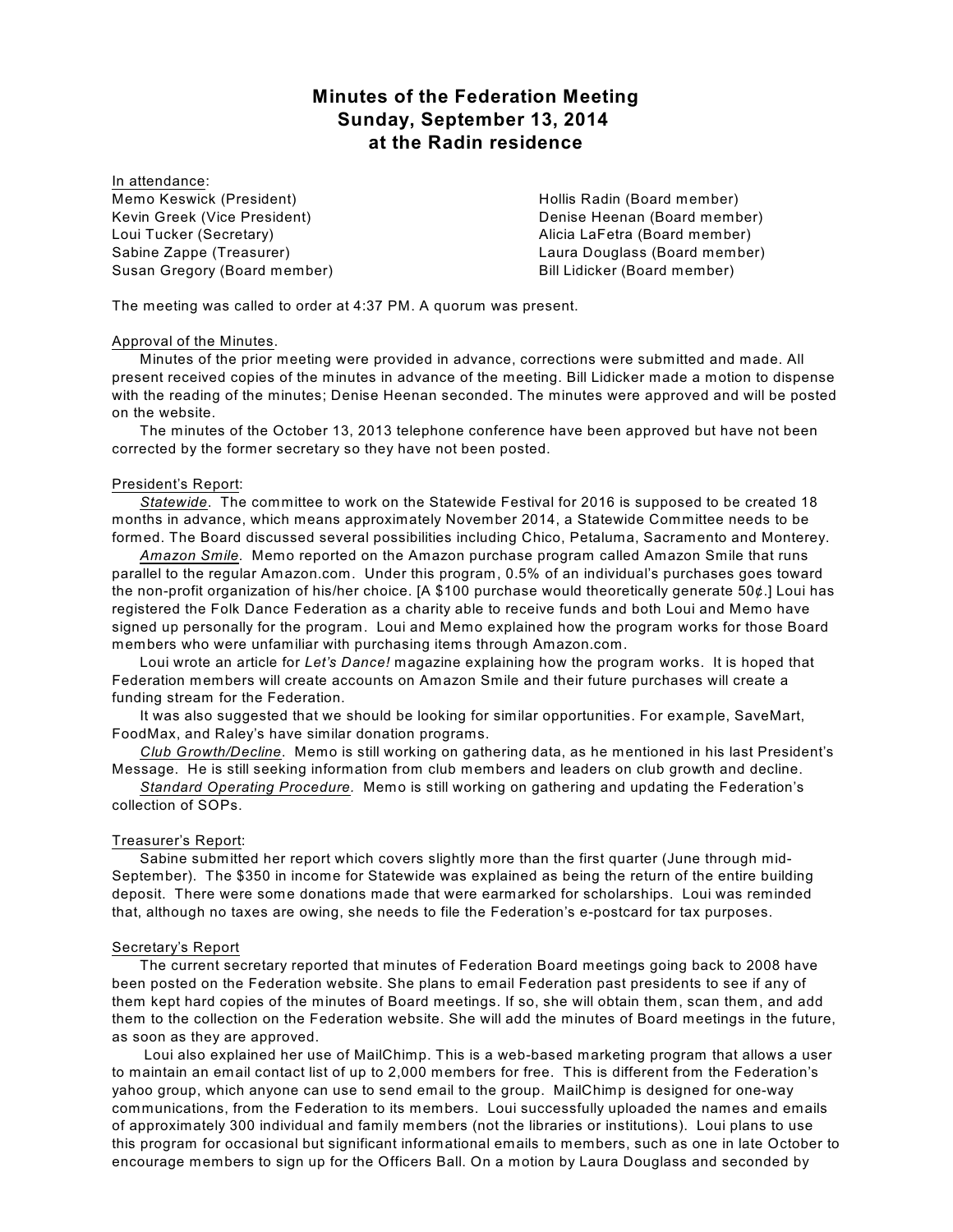Sabine Zappe, the Board formally approved the use of MailChimp for communications with Federation members. Loui and Susan will work on the first Officers Ball publicity.

## Past Presidents Report

Lucy Chang was not present but provided a written report. There are two New Dancer Festivals on the calendar one in the North Bay and the other in Livermore/Pleasanton. The Officers Ball is on calendar for November 15. Only 7 people are signed up for the Officers Ball to date, but it is very early.

# Vice President.

Kevin Greek was present. He did not have a report. He mentioned that the Silk Road Festival in which he is involved has been moved to October of 2015. The organization needs to find a new location and needs time to do that. This will no longer present a usual conflict with the Federation's April General Membership meeting.

Kevin was reminded by Bill Lidicker that he is supposed to appoint a Nominating Committee Chair. Craig Blackstone is currently the Chair of the Nominations Committee (appointed by Loui when she was Vice President), and Craig may be willing to continue in that role. Kevin will contact Craig.

## Insurance Committee

Ken Kay was not present, but he provided a written report. All of the Federation's member clubs have paid for their share of the insurance and the insurance premiums have been paid.

## Membership Committee

Alicia La Fetra was present and her written report was provided. There are 409 database entries, which includes 25 libraries.

#### Publications (Communications-Outreach) Committee

Hollis Radin reported she is focusing on coordinating the groups currently listed on the Federation web page of Federation clubs. That list is now on Facebook. She plans to contact all Federation groups to encourage them to (1) connect their Facebook page, if they have one, to the Federation's page and (2) create a Facebook page for their group if they don't have one. She plans to offer help in setting up a Facebook page if groups don't have one, as well as helping them create a Meetup group. She will be suggesting that groups that want to start a Meetup group to apply to the Federation's Promotion Fund for\$75 to pay for the first six months fee. She plans to coordinate with Promotions Chair Marija Hillis so she will be aware of possible in-coming applications. The clubs can assess the success of their Facebook page after six months to see if they want to continue funding it themselves.

Hollis had been working on an ad-hoc committee with respect to an outreach program originally suggested by Diane Baker. This outreach committee was supposed to coordinate with physical education departments and their teachers to promote international folk dance as part of a schools physical education curriculum. It was hoped that we would be able to get a representative to attend state and local teacher conferences, but we had been unable to find out about the conferences far enough in advance to become part of the planning. Similarly, Hollis has not found anyone willing or interested in working on this project with her. She has a copy of Billy Burke's book that she will give to Memo.

Memo believes this is a worthwhile project, especially if we can extend it to private, charter and home schools, and he will look for someone who would be interested in pursuing it.

#### Institutes Committee

Denise Heenan provided a written report. Officers Ball teachers are not all confirmed, but that list is close to being finalized. George and Irina Arabagi have been confirmed as the teachers for the Institute that is part of the Heritage Festival.

Denise also provided the results of the survey of dances taught at Stockton Folk Dance Camp. She will submit this list to *Let's Dance!* magazine.

## Promotions.

Marija Hillis was not present but submitted her report. Setting up a booth at the most recent AARP conference was a possibility, but there was not enough lead time to fully prepare. W e will need to check in AARP magazines to see when the next conferences are going to be held and where.